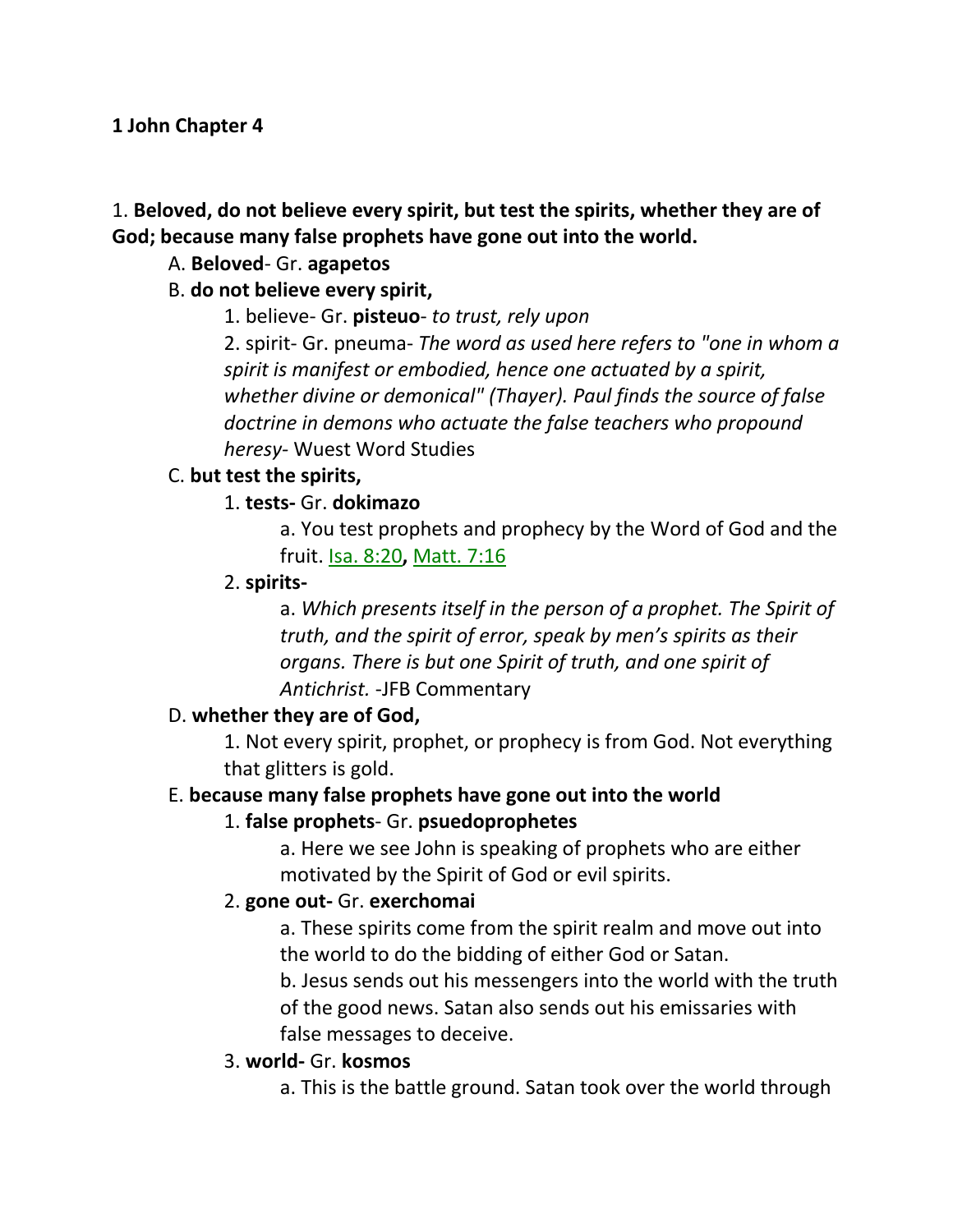Adam's submission to him. Although Jesus has legally received the authority of the earth back He will not occupy it in full until He returns.

## 2. **By this you know the Spirit of God: Every spirit that confesses that Jesus Christ has come in the flesh is of God,**

## A. **By this you know the Spirit of God;**

1. **know**- Gr. **ginosko**- *to know by experience or relationship*

# 2. **Spirit of God**

a. Only a Christian has the Holy Spirit in them. The Holy Spirit bears witness to both the deity and humanity of Jesus. I Cor. 12:3, 1 John 4:2

## B. **Every spirit that confesses that Jesus Christ has come in the flesh is of God**

## 1. **spirit**- Gr. **pneuma**

2. **confesses**- Gr. **homologeo**- *to say the same thing, acknowledge, to share a common view or be of a common mind about a matter, agree*

a. The Holy Spirit says Jesus Christ came in the flesh. It is up to us to say the same thing. If a prophet or prophecy says differently they and it is not from God.

# 3. **come**- Gr. **erchomai**

a. This is what makes Christianity different than all religions. Our savior came to us! In all other religions you must try to go to God yourself and reconcile yourself. Jesus came to us and reconciled us to God. This is grace and love in action! b. This is in the perfect tense. He has permanently come in the flesh and will remain the God-man throughout eternity.

### 4. **flesh**- Gr. **sarx**

a. Jesus took part in flesh and blood so that He could destroy the devil.

b. Jesus had to take on flesh to be our proper representative. c. Jesus had to be born of a human woman so that he can be connected to the human tree in order to redeem us all at once. d. The fall came through a man, so salvation had to be wrought also by a man.

e. The Gnostics taught that Jesus did not come in a physical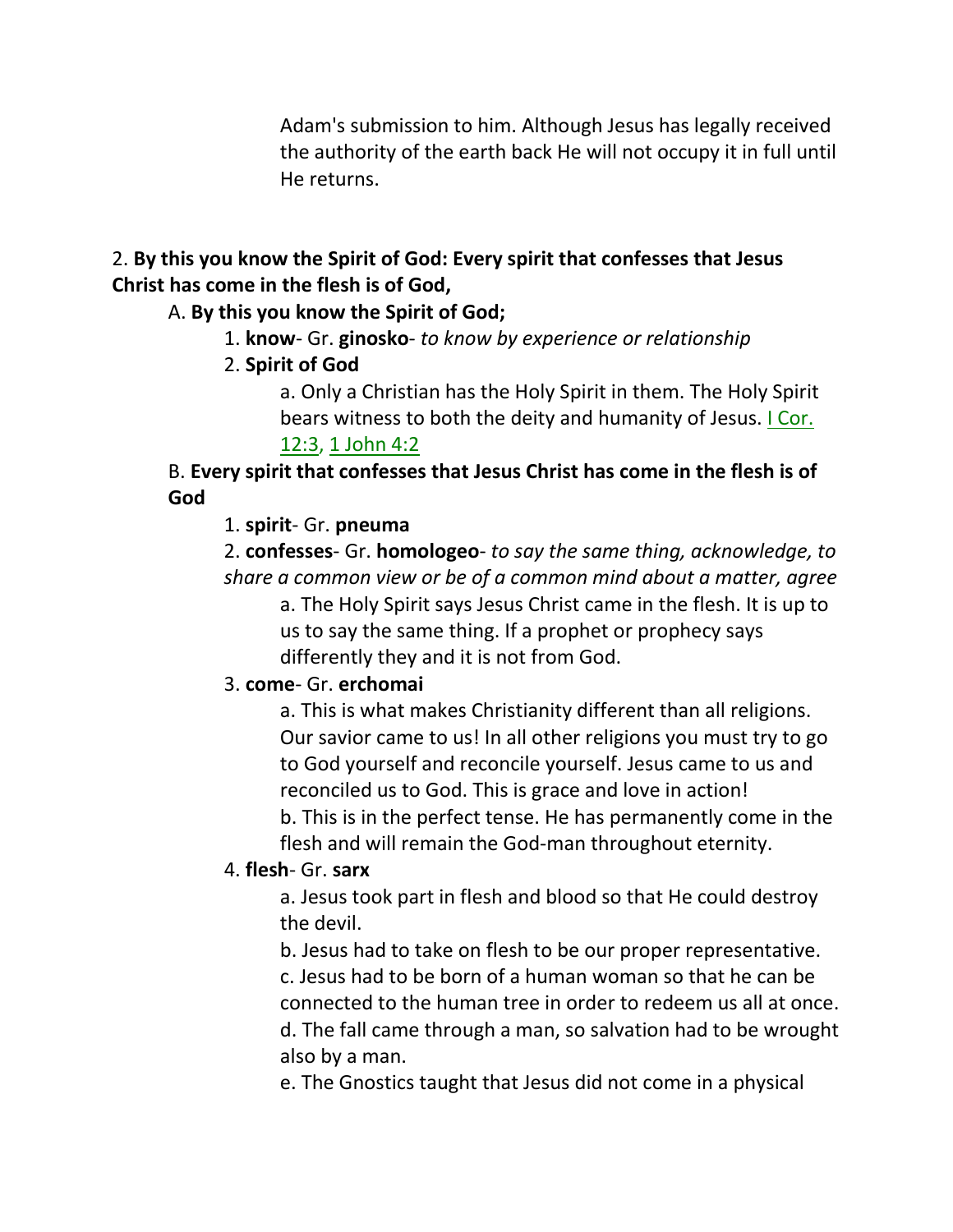body, but only appeared so. They taught the physical matter is evil so the Savior would not take on a human physical form and be defiled by it. This is false of course.

3. **and every spirit that does not confess that Jesus Christ has come in the flesh is not of God. And this is the** *spirit* **of the Antichrist, which you have heard was coming, and is now already in the world.**

A. **and every spirit that does not confess that Jesus Christ has come in the flesh is not of God.**

1. **spirit-** Gr. **pneuma**

a. Again this refers to a prophet or a prophecy.

- 2. **confess** Gr. **homologeo**
- 3. **come** Gr. **erchomai**
- 4. **flesh** Gr. **sarx**
- B. **And this is the spirit of the Antichrist,**
	- 1. **Antichrist** Gr. **antichistos**

a. The spirit of antichrist is against the person of Christ and His work.

# C. **which you have heard was coming,**

# 1. **heard**- Gr. **akouo**

# 2. **coming**- Gr. **erchomai**

a. There is a literal antichrist coming. He is also called the Beast in revelation.

# D. **and is now already in the world**

# 1. **world**- Gr. **kosmos**

a. The spirit of antichrist has been present during the church age and will culminate in the literal person called the Antichrist.

# 4. **You are of God, little children, and have overcome them, because He who is in you is greater than he who is in the world.**

# A. **You are of God,**

1. This means they were born of God.

# B. **little children**- Gr. **teknion**

# C. **and have overcome them**,

1. **overcome**- Gr. **nikao**- *to carry off the victory, to conquer, when one*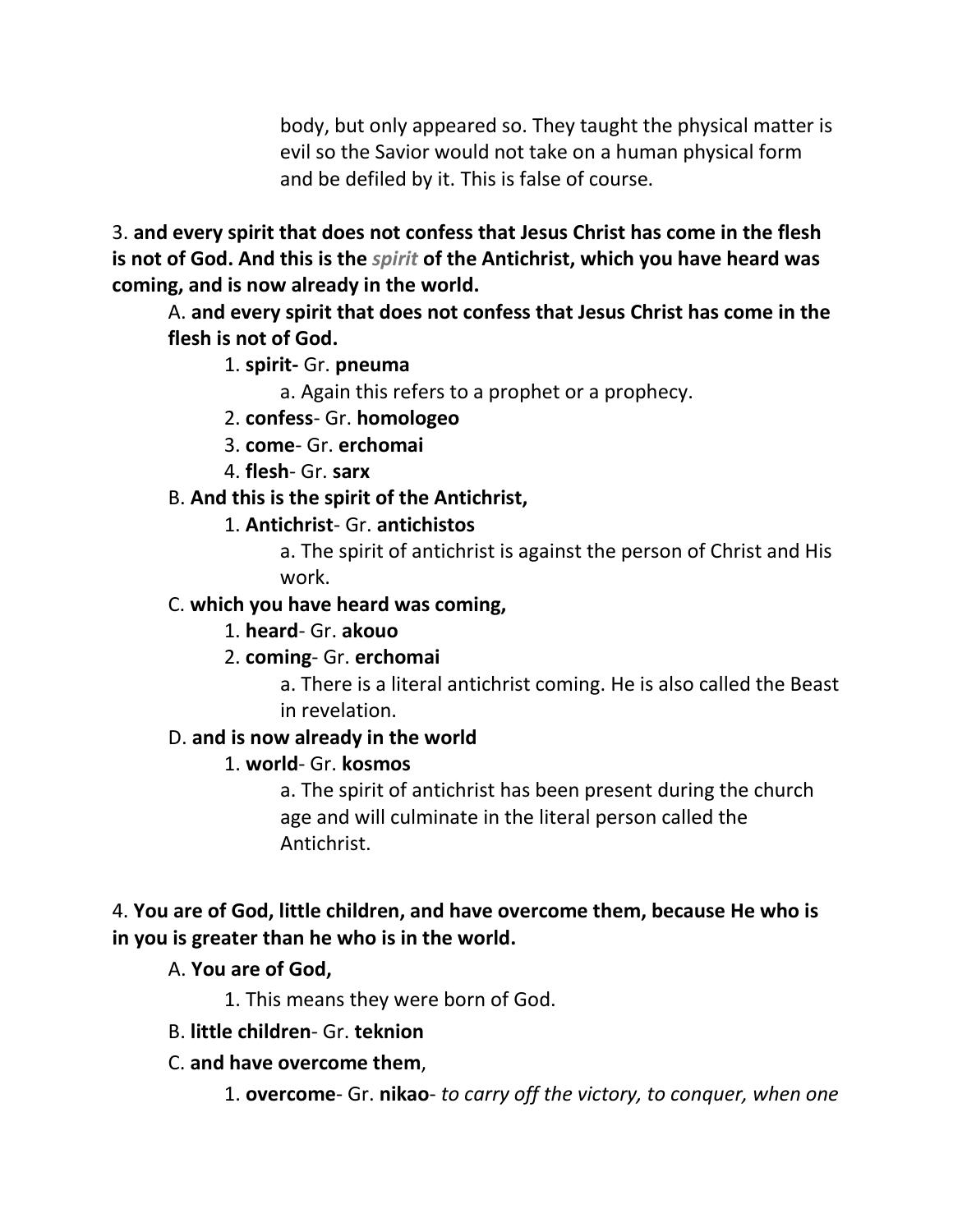*is arraigned or goes to law, to win the case, maintain one's cause* a. We overcome by faith in the truth of who Jesus Christ is and what He has done. Rom 8:37 We overcome by the new birth and our faith in Jesus. 1 John 5:4-5

#### 2. **them**

a. This refers to the false teachers and prophets.

#### D. **because He who is in you is greater than he who is in the world**.

1. **he**

a. John goes from the word "them" to the word "he". There is a he behind them. Satan is the he that is inspiring them- the false prophets.

#### 2. **greater**- Gr. **meizon**

a. The anointing of the Holy Spirit teaches us the truth by which we overcome when we believe it.

b. The truth is always greater and stronger than a lie.

c. A person armed with truth is never at a disadvantage against a person with a lie.

#### 2. **world**- Gr. **kosmos**

a. Ultimately, this means that the Spirit of Christ in us is greater than Satan who is the source of the antichrist spirit and the false prophets. Eph\_2:2

b. This shows that the power Satan has is found in the lies he spreads, if indeed they are believed.

# 5. **They are of the world. Therefore they speak** *as* **of the world, and the world hears them.**

### A. **They are of the world**

### 1. **they**

a. John goes from the word "he" now to the word "they". This shows Satan is the spirit that is inspiring the false teachers and prophets of his day.

#### 2. **world**- Gr. **kosmos**

a. This means the false teachers are not born again from above. They are natural men of this world.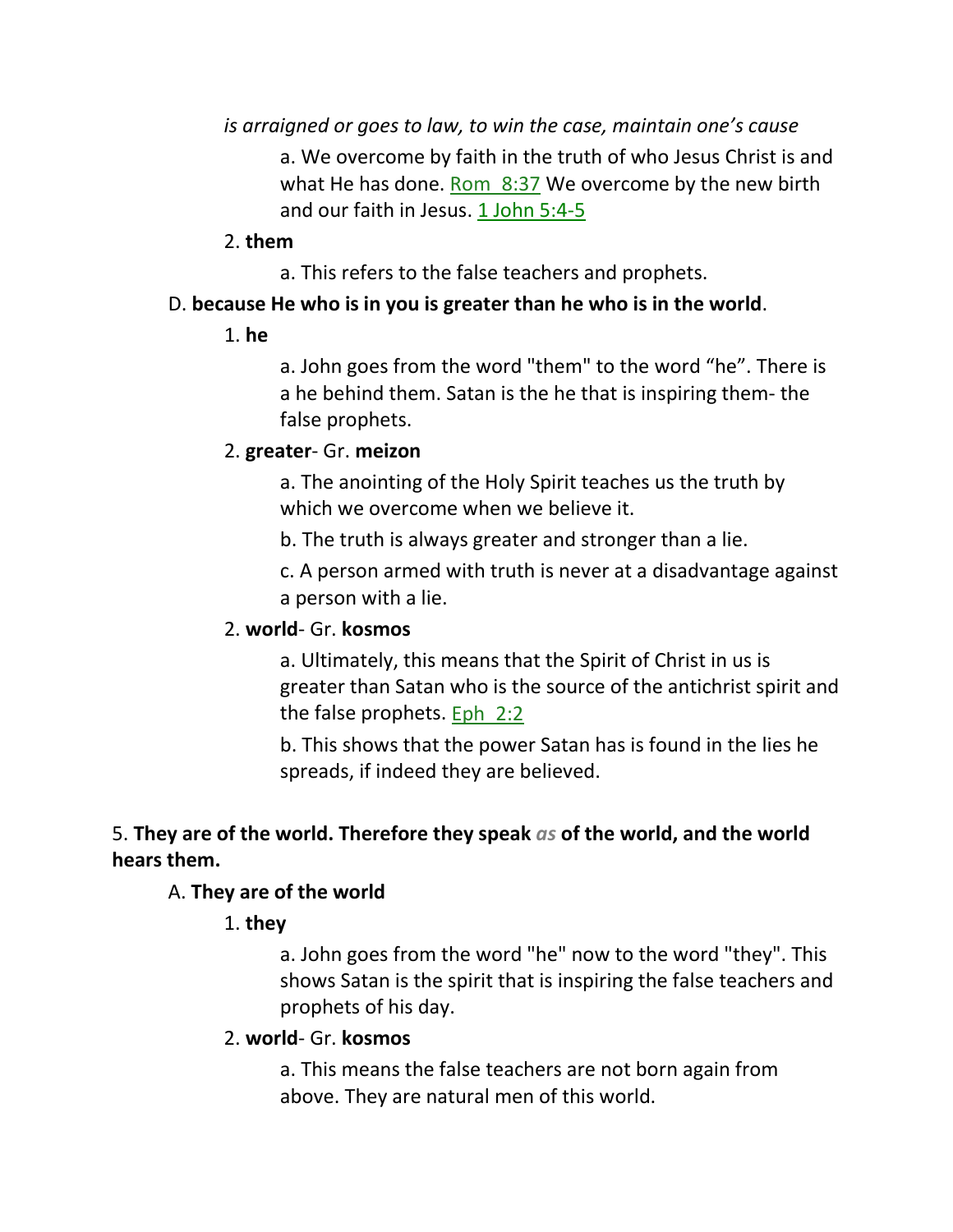b. It is sad when there are unregenerate people serving and ministering to and in the body of Christ. This was happening in the days John lived and sadly it is happening now.

### B. **Therefore they speak of the world,**

#### 1. **speak**- Gr. **laleo**

a. The false prophets speak what they have heard, but their source of their hearing is not the Spirit of God, but another spirit. This is called the spirit of the world. 1Co 2:12

#### C. **and the world hears them**

#### 1. **hears**- Gr. **akouo**

a. Just because a speaker or a message is wildly popular does it mean they or it are of God.

b. What is greatly prized by the world is an abomination to God. Luke 16:15

c. These prophets preached a natural carnal message that was readily accepted by natural men. The natural man cannot receive the things of the Spirit because they are spiritually discerned. 1 Cor. 2:14

d. A natural man considers the things of the Spirit as foolishness, and a spiritual man considers the things of the natural man foolishness likewise.

# 6. **We are of God. He who knows God hears us; he who is not of God does not hear us. By this we know the spirit of truth and the spirit of error.**

#### A. **We are of God**

#### 1. **We**

a. John goes from using the words "he" and "they" to using the word "we". "We" speaks of born-again Christians.

#### 2. **of God**

a. Christians are of God. This means they are born of God.

### B. **He who knows God hears us**,

1. **knows**- Gr. **ginosko**- *know by experience or relationship*

### 2. **hears**- Gr. **akouo**

a. Joh\_8:47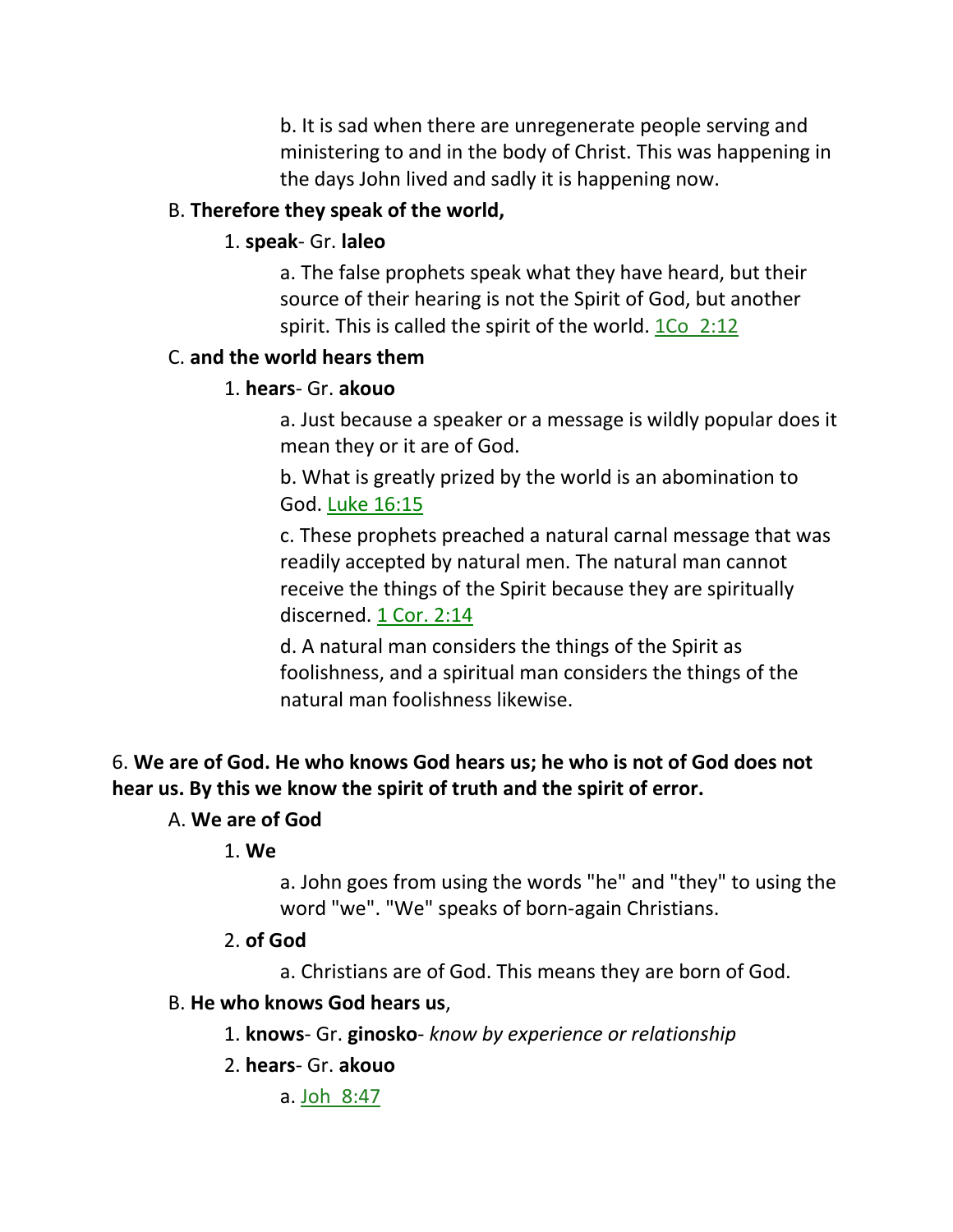### C. **he who is not of God does not hear us.**

## 1. **not of God**

a. They are not born-again.

b. A true prophet will hear and acknowledge the authority of the Scriptures. 1Co\_14:37

## D. **By this we know the spirit of truth and the spirit of error**

## 1. **know**- Gr. **ginosko**

a. We can only know the spirit of truth by having a relationship with God through His Word.

## 2. **spirit**- Gr. **pneuma**

## 3. **truth**- Gr. **aletheia**

a. This is the Holy Spirit. He is the Spirit of truth. Joh 14:17; Joh\_15:26; Joh\_16:13

## 4. **error**- Gr. **plane**

a. This is the spirit of the world and antichrist.

b. The spirit of error, the world, and antichrist are one in the same.

# 7. **Beloved, let us love one another, for love is of God; and everyone who loves is born of God and knows God.**

# A. **Beloved**- Gr. **agapetos**

1. John uses this word "beloved" five times in this letter. Five is the number of grace. God's love for us does not come from our own performance but purely out of the grace and mercy of God.

### B. **let us love one another**,

# 1. **love**- Gr. **agape**

a. Jesus new command of love added the component- "as I have loved you". The OT command was to love others "as you love yourself". We can only love others with the resource of God's love that has been freely given to us first.

### C. **for love is of God**,

1. Agape love is from God as a source. We can only love others from the love we have first received from God. We love because He first loved us. 1 John 4:19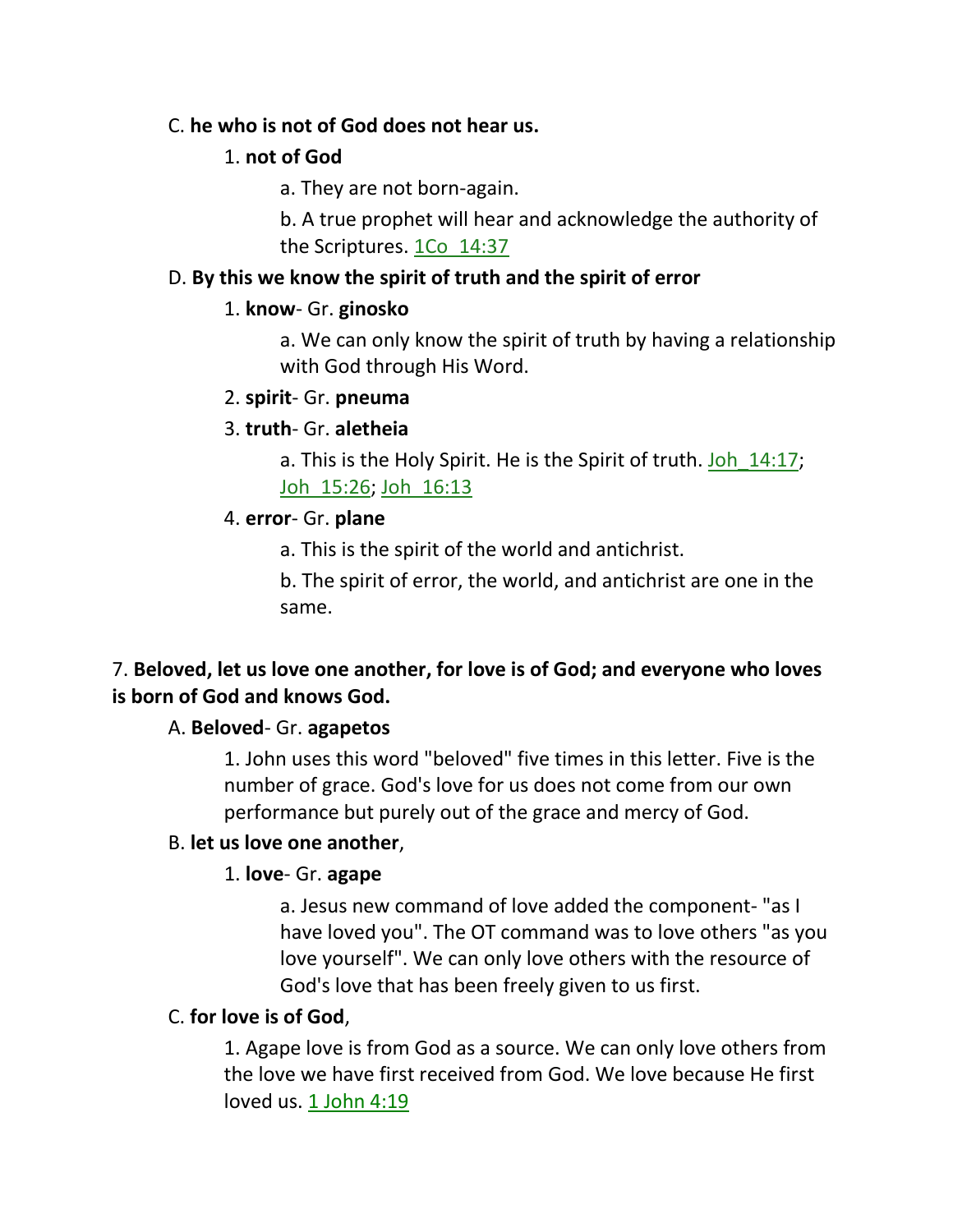### D. **and everyone who loves is born of God and knows God.**

#### 1. **loves**- Gr. **agapao**

a. We love others from the love shed abroad in our heart by the Holy Spirit when we got born again. Rom. 5:5

#### 2. **born**- Gr. **gennao**

a. We must be born again to have the capacity to receive the love of God.

#### 3. **knows**- Gr. **ginosko**- to know by experience or relationship

1. Please note that you must first be born of God in order to know God. Those who have not been born again do not know God. They may have knowledge about God, but they do not know Him.

#### 8. **He who does not love does not know God, for God is love.**

#### A. **He who does not love does not know God**,

1. **love**- Gr. **agape**

### 2. **know**- Gr. **ginosko**

a. In the previous verse we saw that you must first be born of God to know God. If someone does not know God, it is because they have not been born of God.

### B. **for God is love**

a. It does not say God has love. It says God is love. He can't not love and be Himself. The cornerstone of love though is choice. Some choose to reject Him and suffer the consequences.

b. Some say how could a God of love send someone to hell. First of all, God sends no one to hell. They send themselves by rejecting the only source of salvation that was freely offered to them- Jesus Christ. In doing this they reject God. To reject God, you end up with the absence of God. This my friend is hell. Hell is the absence of all comfort and peace. It is a place where the absence of God is experienced- pain and torment. The absence of heat is cold. The absence of peace is torment. The absence of comfort is pain. The absence of God is hell. No one has to go to hell. They can choose salvation through Jesus Christ.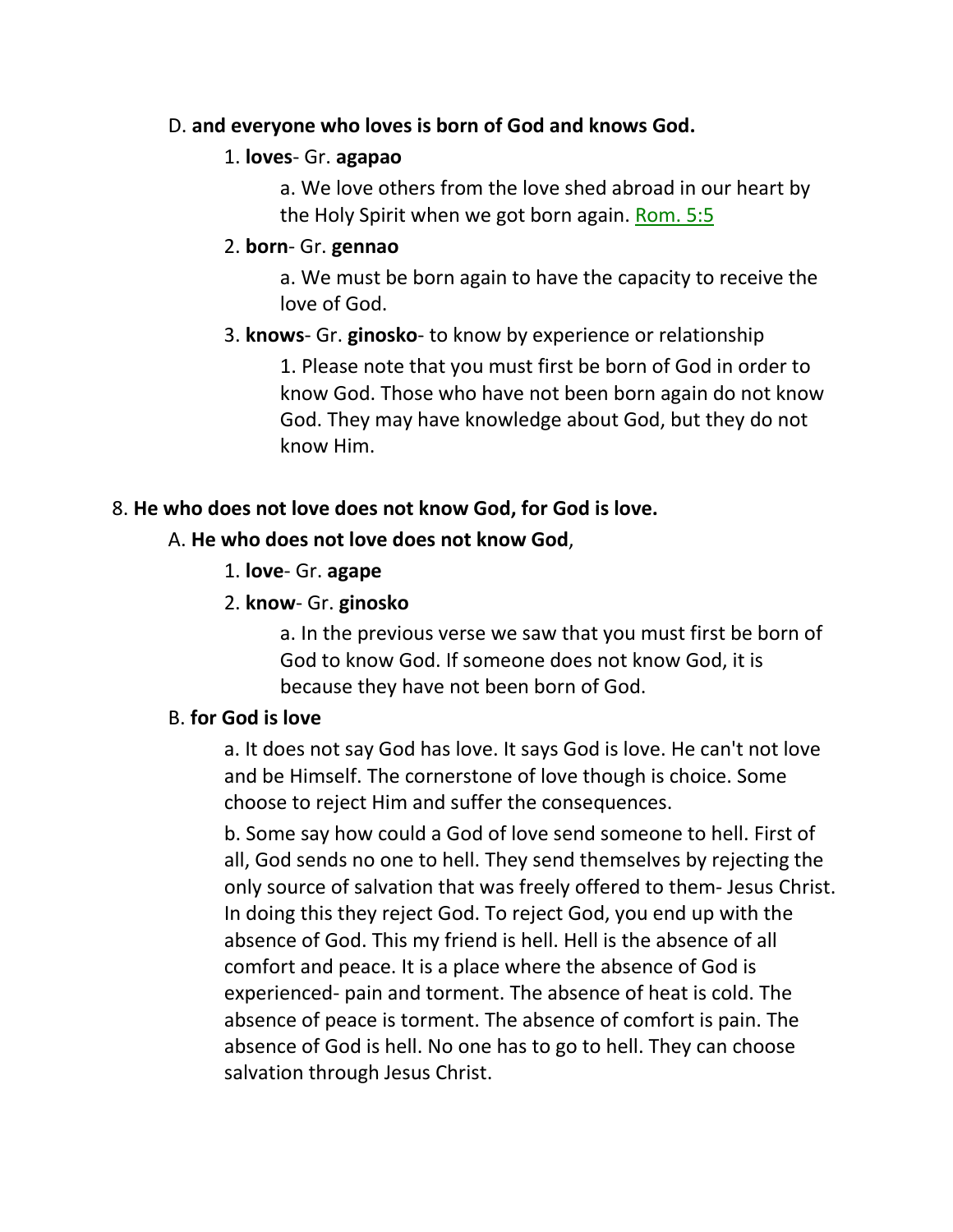9. **In this the love of God was manifested toward us, that God has sent His only begotten Son into the world, that we might live through Him.**

# A. **In this the love of God was manifested toward us,**

1. **love**- Gr. **agape** 

# 2. **manifested**- Gr. **phaneroo**

a. Many want God to show them that He loves them. However, this love is manifested in that Jesus Christ, God's only begotten Son, was sent to die for their sins so that they might live through Him. Rom. 5:8

b. Many want to experience God's love, but they put themselves into the equation wanting to qualify for His love. God's love was seen towards us before we were ever born. This takes our performance or worthiness totally out of it. God loves us because He is love and we are in the Son of His love.

c. If you want to experience God's love then place your meditation on Christ and what He did for you at the cross. Only in this will you experience the love of God manifested to you and in you.

# B. **that God has sent His only begotten Son into the world,**

# 1. **sent**- Gr. **apostello**- *to send forth with authority*

a. The word "sent" here speaks of the pre-existence of Jesus Christ.

b. Jesus is the apostle and High Priest of our confession. Heb. 3:1

# 2. **only begotten**- Gr. **monogenes**

a. Jesus Christ was eternally begotten of the Father having no beginning nor end.

b. Jesus is called the only begotten, but those who accept Jesus as Lord and Savior are born of Him. 1 Pet. 1:3 Our new birth is not seen separate from Christ, for we are born-again in Him, sharing His eternal life. We are not God or Divine, but we are partakers of the divine nature through Christ. 2 Pet. 1:4

c. We are called the church of the Firstborn. Heb. 12:23

d. He is our head, and we are His body. Col. 1:18

# 3. **Son**- Gr. **huios**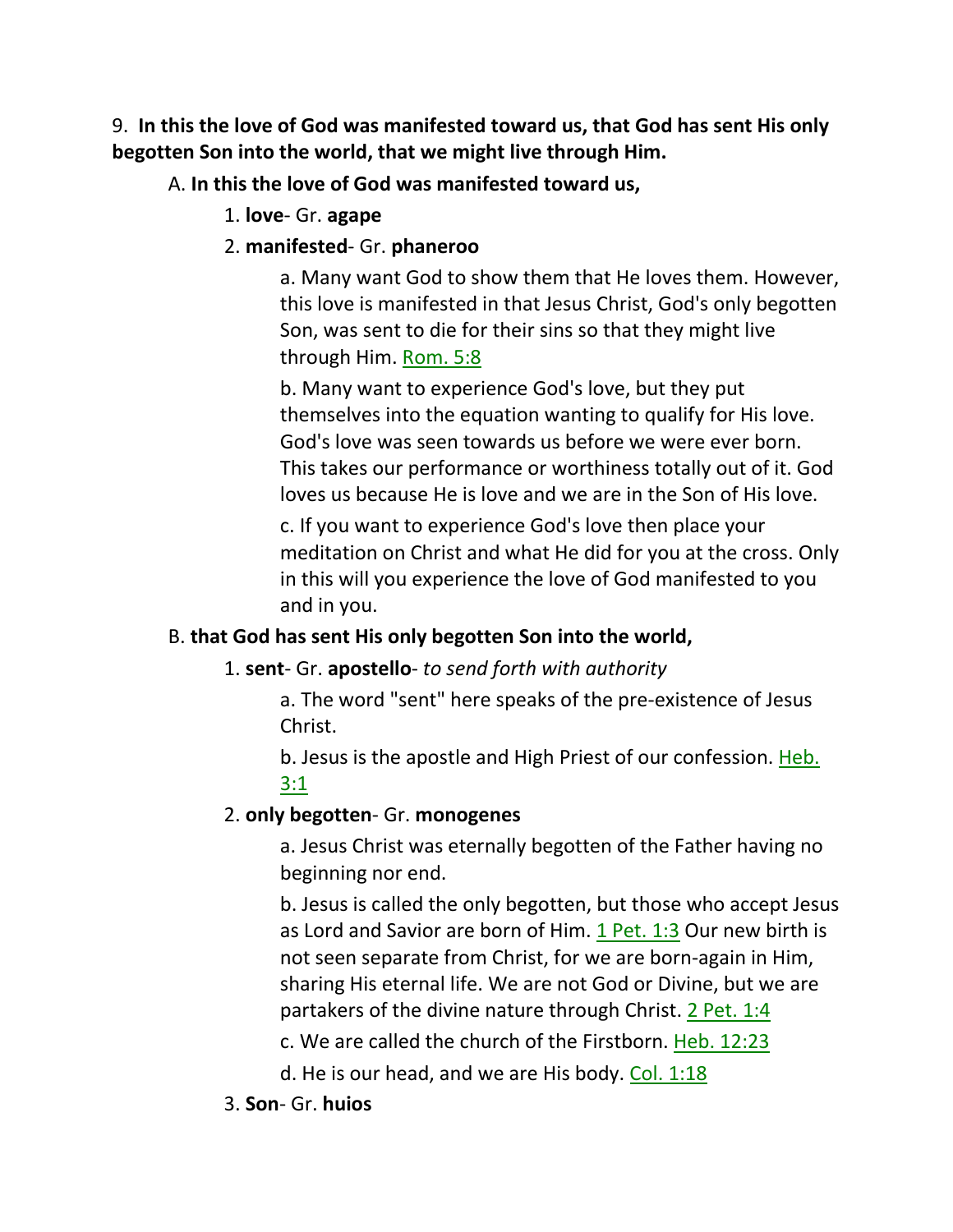#### 4. **world**- Gr. **kosmos**

- a. This speaks of those not born-again. They are unbelievers.
- b. This is a sister verse to John 3:16, also written by John.

## C. **that we might live through Him**

### 1. **live**- Gr. **zao**

a. The life we are given is the very eternal life that Jesus Christ possesses. He shares it with us. We are not he source of it, but we are the receivers and possessors of it.

## 2. **through Him**- Gr. **dia autos**

a. Eternal life can only be experienced through Christ. John 17:3, Col 3:4 He shares everything He is and has with us as coheirs with Him. Rom. 8:17

# 10. **In this is love, not that we loved God, but that He loved us and sent His Son**  *to be* **the propitiation for our sins.**

## A. **In this is love,**

# 1. **love**- Gr. **agape**

a. We need to see God's love in the person and work of Jesus. It is the only stable foundation for God's love to us. It is unchanging. If you relate God's love to your circumstances or behavior, then God's love will seem to wax and wane like waves of the sea and the tides.

### B. **not that we loved God,**

### 1. **loved**- Gr. **agapao**

a. God loved us when we did not love Him. The world's kind of love will not love someone that does not love them.

# C. **but that he loved us and sent His Son to be the propitiation for our sins.**

### 1. **loved**

# a. John 3:16

# 2. **sent**- Gr. **apostello**

3. **propitiation**- Gr. **hilasmos**- *to expiate*, *atone*, *an appeasing, satisfaction, propitiating, atoning sacrifice, sin offering*

> a. Propitiation means to bring satisfaction. What did the blood and death of Jesus satisfy? It satisfies the divine justice that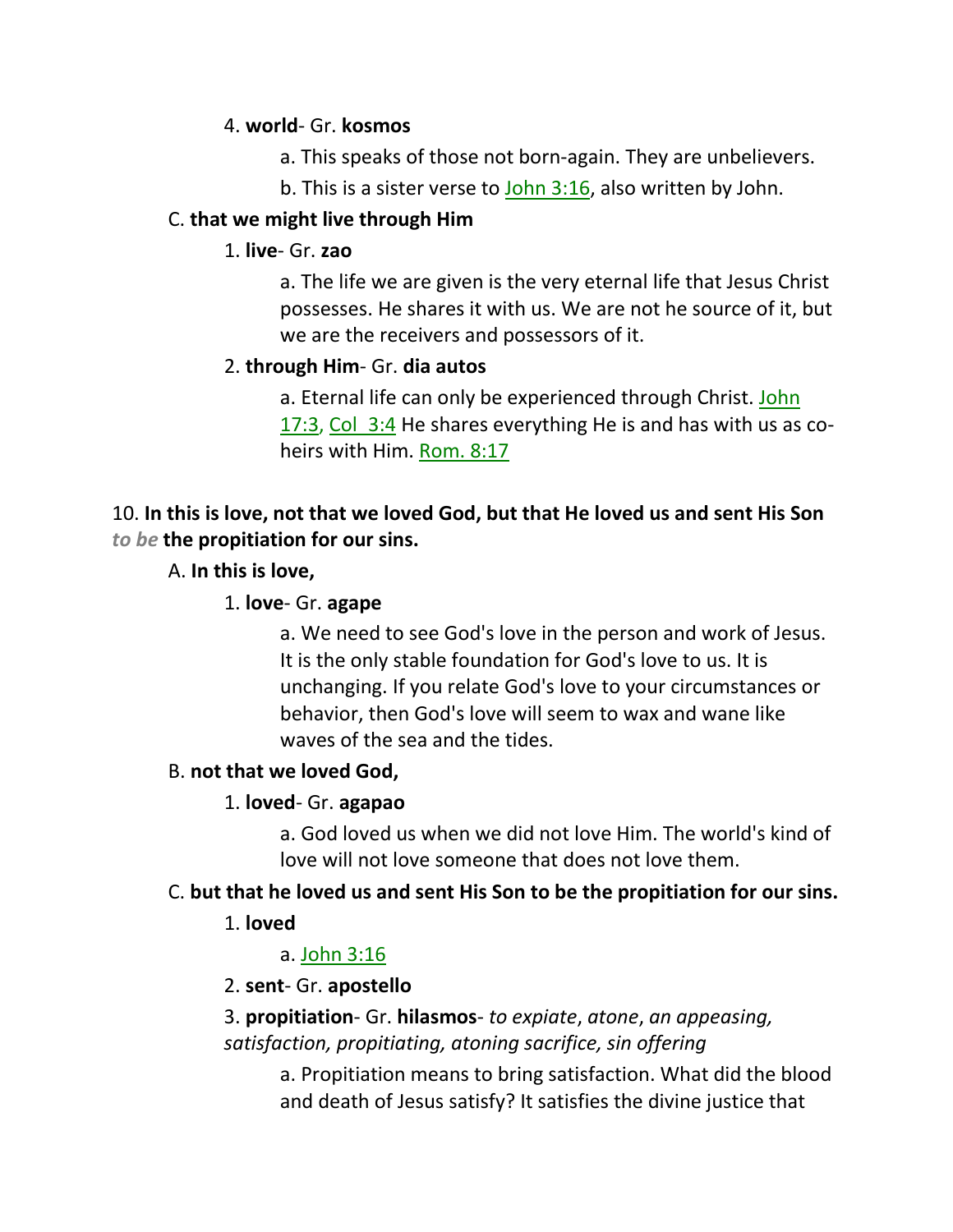had been broken by sin and the subsequent wrath that broken justice had incurred.

b. This word means to expiate- *To atone for; to make satisfaction for; to extinguish the guilt of a crime by subsequent acts of piety or worship, by which the obligation to punish the crime is canceled. To expiate guilt or a crime, is to perform some act which is supposed to purify the person guilty; or some act which is accepted by the offended party as satisfaction for the injury; that is, some act by which his wrath is appeased, and his forgiveness procured. -Webster's Dictionary*

#### 4. **sins**- Gr. **hamartano**

a. Jesus both died to sin [singular] and paid the penalty for our sins [plural]. Rom. 6:10, 1 Pet. 2:24

#### 11. **Beloved, if God so loved us, we also ought to love one another.**

#### A. **Beloved**- Gr. **agapetos**

1. Again, another example of the use of a term of endearment before giving a strong exhortation.

2. People often need to be told they are loved before they are told they are wrong. There is a problem when we tell people they are wrong but don't tell them we love them. Also, it is a problem if we only tell people we love them and not tell them they are wrong when it is needed.

3. This word is used around 25 times in connection to a corrective word or exhortation in the NT.

#### B. **if God so loved us**,

1. **loved**- Gr. **agapao**

#### C. **we also ought to love one another**

1. **ought**- Gr. **opheilo**- *that which is due, the debt*

a. Vertical gifts from God become a stewardship horizontally.  $1/2$ Pet. 4:10

b. A stewardship is something that becomes an obligation. We are not obligated to pay God back for His gifts, but these gifts become a stewardship given to us to bless those around us with.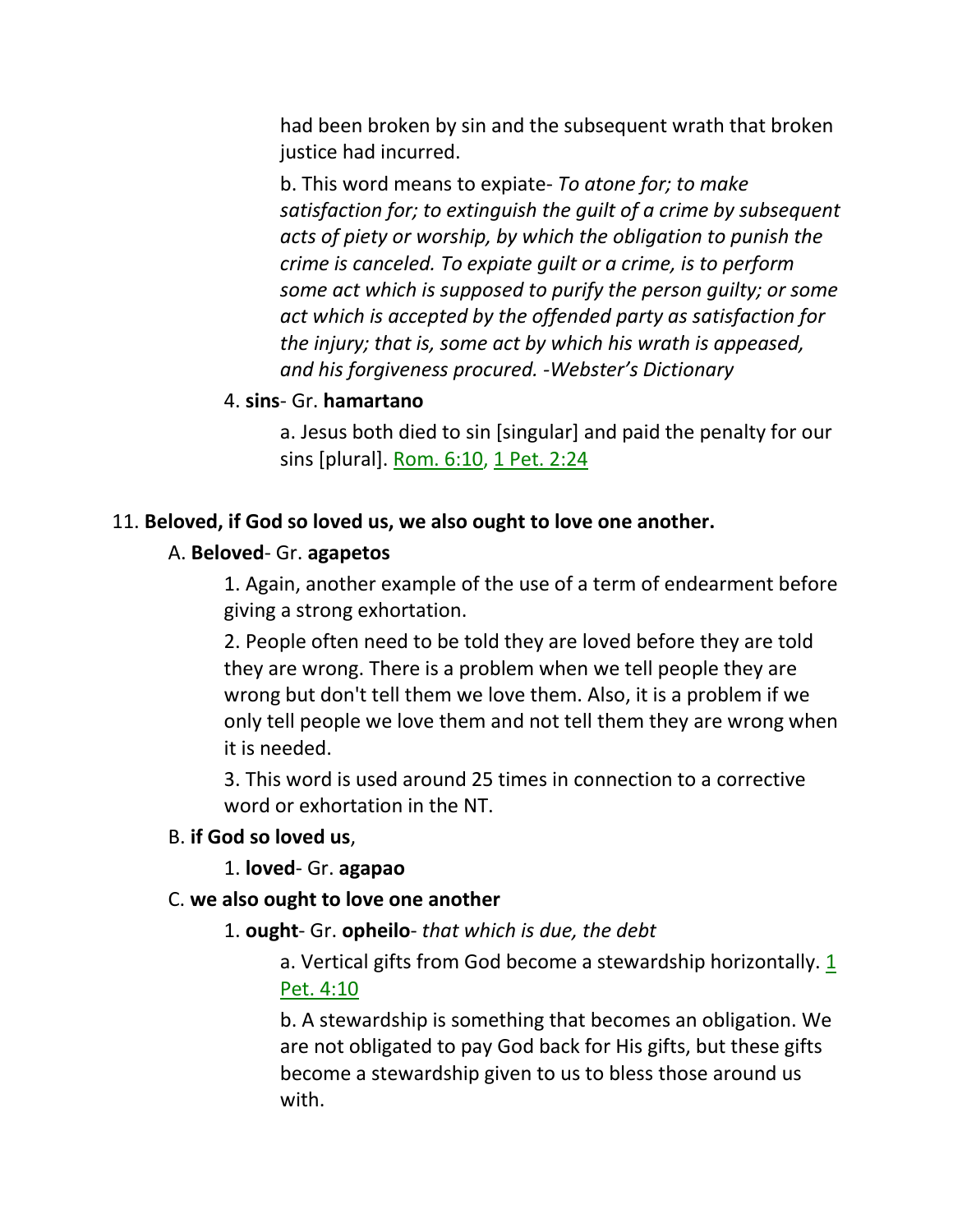c. The chief gift we have received from God is His love. We are to steward this love to those around us.

### 12. **No one has seen God at any time. If we love one another, God abides in us, and His love has been perfected in us.**

#### A. **No one has seen God at time**

1. **seen**- Gr. **theaomai-** *to behold, look upon, view attentively, contemplate (often used of public shows)*

a. This speaks of seeing God the Father in his full face. No mortal can see the face of God and live. Exo 33:20 Only Jesus has beheld the face of God the Father. Joh 1:18

b. In the OT it says people saw God, even face to face. Gen\_32:30, Exo\_24:10 However, in these instances it was the pre-incarnate appearances of Jesus Christ who is the visible member of the God-head.

c. God the Father is invisible.  $1Ti$  6:16, 1Ti 1:17

### B. **If we love one another,**

### C. **God abides in us,**

### 1. **abides**- Gr. **meno**

a. Abide is a relationship term.

b. Loving others with agape love is proof that God is present, for God is love. No one can love others with the agape love of God if God is not present in them.

# D. **and His love has been perfected in us**

### 1. **perfected**- Gr. **teleioo**- *to bring to completion, to accomplish, finish*

a. The goal of God's love is not just that you are loved. No, the end goal is that love to be shared with others, so they can receive it as well.

b. God's love needs to go from vertical to horizontal.

c. This is like the giving of the Spirit which vertically it is a well of water, but then horizontally it becomes rivers of water to others.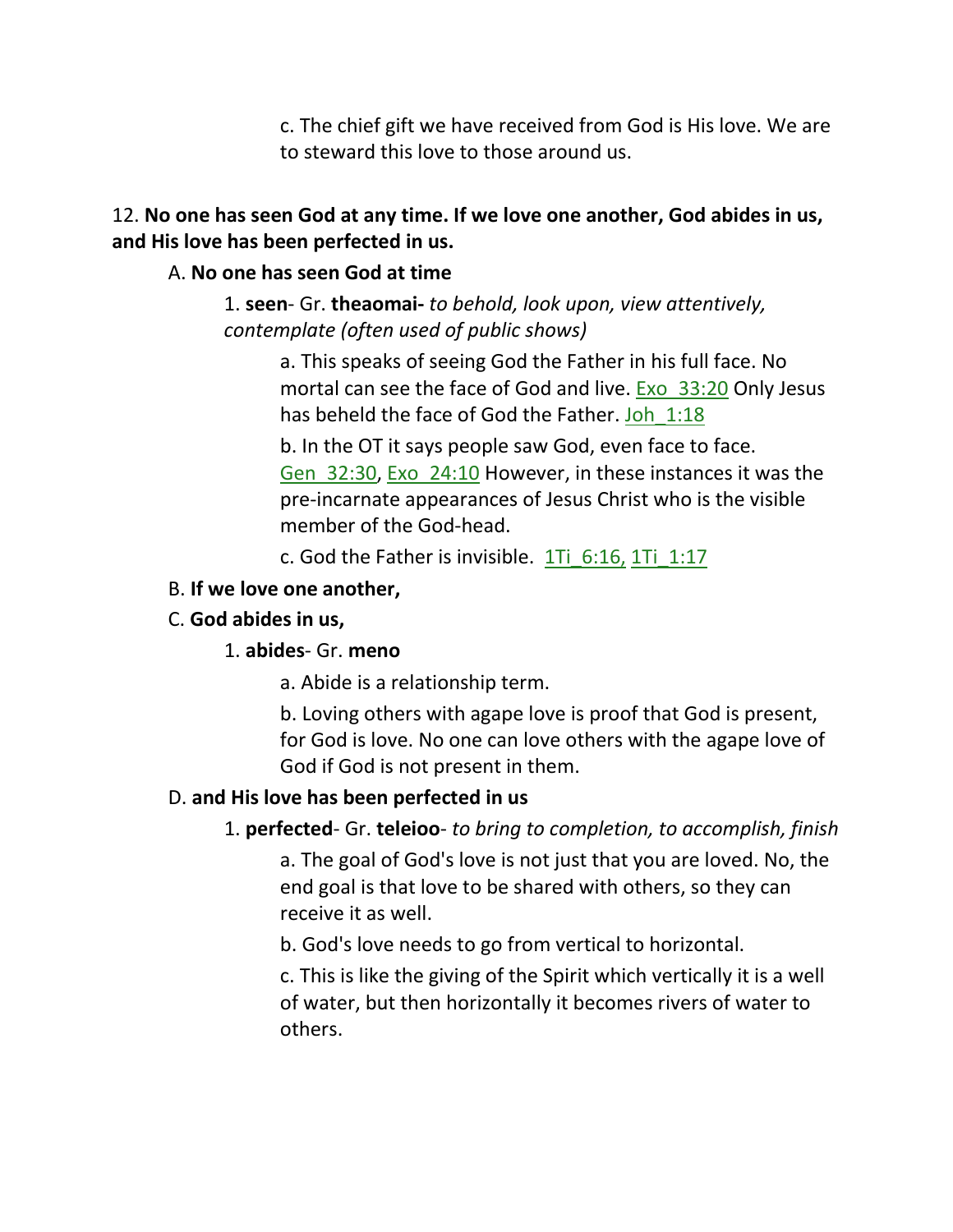13. **By this we know that we abide in Him, and He in us, because He has given us of His Spirit**.

# A. **By this we know that we abide in Him,**

1. **know**- Gr. **ginosko**- *to know by experience or relationship*

a. John talks about knowing 43 times in this short letter. It is crucial what we know. Ignorance of God's Word is a killer!

### 2. **abide**- Gr. **meno**

a. John uses this word 23 times in this letter. Knowing is key to abiding. You can't abide where you don't know.

### B. **and He in us,**

1. We are the temple of the Holy Spirit.  $1 \text{ Cor. } 6:19$ 

# C. **because He has given us of His Spirit**

# 1. **given**- Gr. **didomi**

a. This is a permanent gift. The Spirit of God will abide with us forever. John 14:16

# 2. **Spirit**- Gr. **pneuma**

a. An unbeliever does not have the Spirit of God in them. Rom. 8:9

# 14. **And we have seen and testify that the Father has sent the Son** *as* **Savior of the world.**

A. **seen**- Gr. **theaomai**- *to behold, look upon, view attentively, contemplate (often used of public shows)*

# B. **testify**- Gr. **murtureo**

# C. **sent**- Gr. **apostello**- *to send with authority*

1. Again, this speaks of the pre-existence of the Lord Jesus Christ. This reveals He is God.

### D. **Son**- Gr. **huios**

### E. **Savior**- Gr. **soter**

1. He is the Savior of the world in that He is the only one who could and did provide redemption for all mankind for all time. This does not mean all people are automatically saved.

### F. **world**- Gr. **kosmos**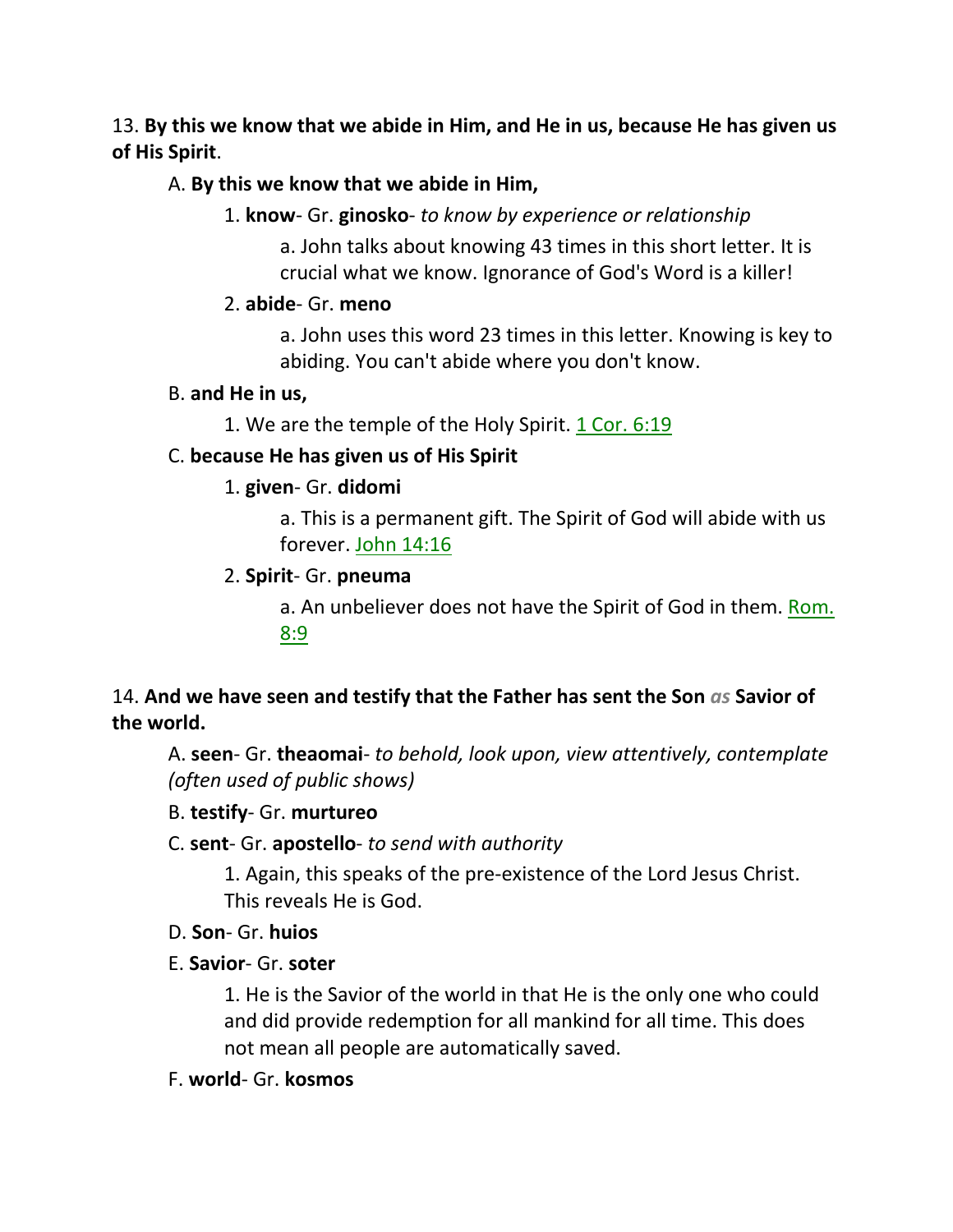1. Jesus was sent to save **all of the world**, not just a select number [the elect] who would accept it as Calvinists teach. 1Jn\_2:1-2; Joh\_1:29, Joh\_3:16-17, Joh\_4:42, Joh\_12:47, 1 Tim. 4:10, Heb. 2:9 Calvinism is an error.

2. This verse is used by Universalists that say everyone is saved because Jesus died for everyone. This also is an error. One must accept Christ by faith in order to be saved. Eph. 2:8-9

3. This verse needs to be taken in context with the next verse which states that one must confess Jesus for God to abide in him, and he in God.

4. *The expression, "the Savior of the world" has a reference to the fact that the Roman emperor was called sōtēr tou kosmou, "Savior of the world." The Samaritan men also have the above in mind when they say to the woman, "We have heard Him ourselves, and know that this is the Christ, the Savior of the world" (Joh\_4:42). Emperor worship was the state religion of the Roman Empire, and the binding factor that united its far-flung, heterogeneous subject-peoples together in a union stronger than that of any military force. To recognize our Lord as the Savior of the world instead of the Emperor was a capital offence, for such recognition was a blow at the very vitals of the Empire. That was the quarrel which Rome had against Christianity, and that was the reason for the bloody persecutions. - Wuest Word Studies*

# 15. **Whoever confesses that Jesus is the Son of God, God abides in him, and he in God.**

### A. **Whoever confesses that Jesus is the Son of God,**

#### 1. **confesses**- Gr. **homologeo**

a. Here we see that the previous statement in the last verse must be taken in context with this verse. One must confess Jesus in order to be saved. 1 John 1:9

### 2. **Son of God**

a. This is a term of divinity.

b. This is similar to Rom. 10:9-10, where it says if we confess Jesus is Lord [divine title] and believe He was raised from the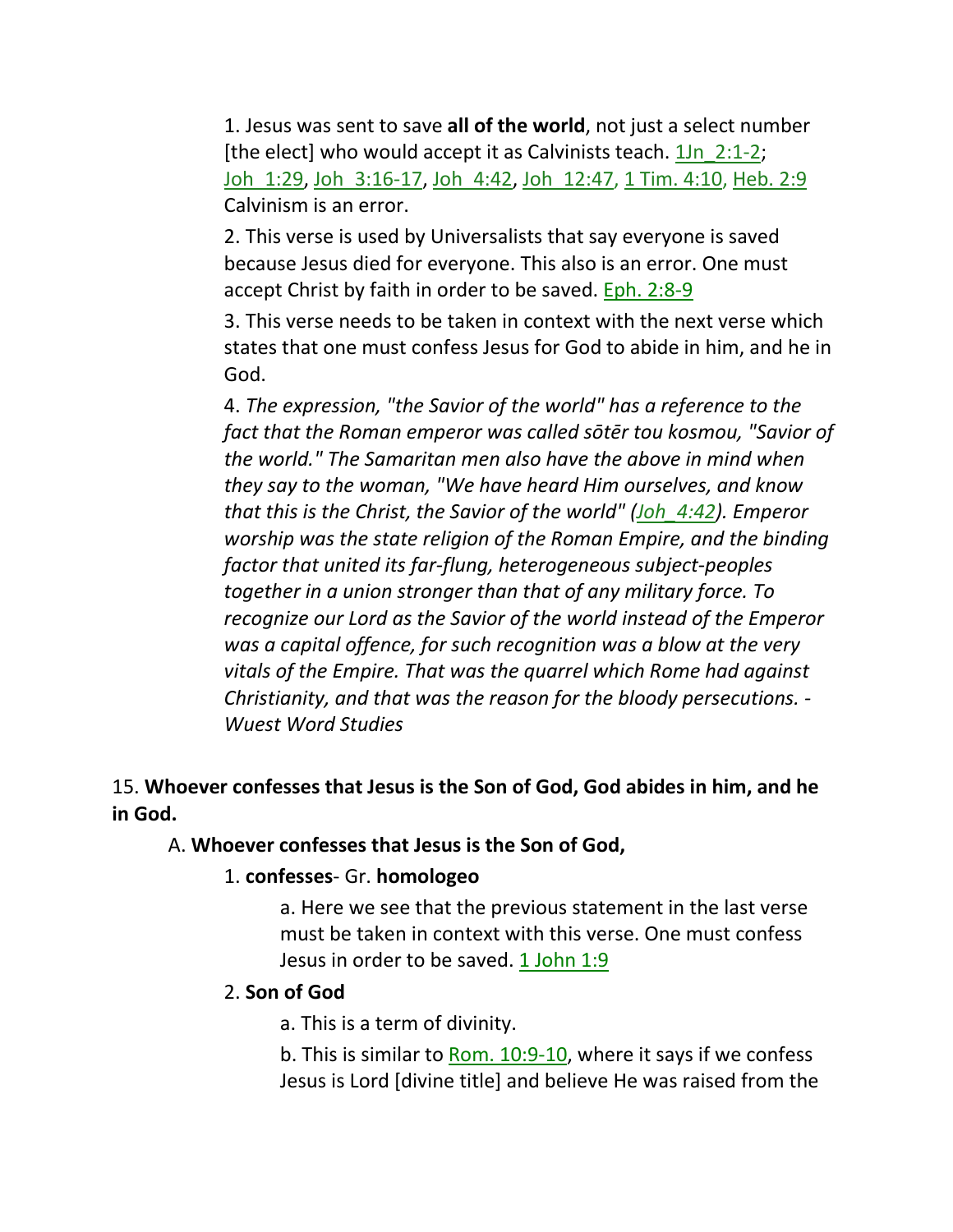#### dead we will be saved.

## B. **God abides in him**,

## 1. **abides**- Gr. **meno**

a. The Father abiding in us is contingent upon us receiving Christ. You can't have the Father without Christ. The Gnostics were teaching you could have God without Jesus.

## C. **and he in God**

1. We abide in God through our faith in Jesus Christ His Son.

# 16. **And we have known and believed the love that God has for us. God is love, and he who abides in love abides in God, and God in him.**

# A. **And we have known and believed the love that God has for us**

1. **known**- Gr. **ginosko**- *to know by experience or relationship*

a. You first must know about the love of God before you can believe it.

# 2. **believed**- Gr. **pisteuo**- *to be persuaded*

a. We all need to be persuaded of the love of God for us. We can only be persuaded of this when we look at Jesus giving up His life for us on the cross.

b. Many know about the love of God, but they have not believed in God's love for them. Look at Jesus on the cross and believe!

# 3. **love**- Gr. **agape**

# B. **God is love,**

1. God does not merely have love, He is love.

# C. **and he who abides in love abides in God,**

# 1. **abides**- Gr. **meno**

a. Abiding in love does not make us abide in God but abiding in God makes us abide in love.

# D. **and God in him**

1. God abides in us through His Spirit.

# 17. **Love has been perfected among us in this: that we may have boldness in the**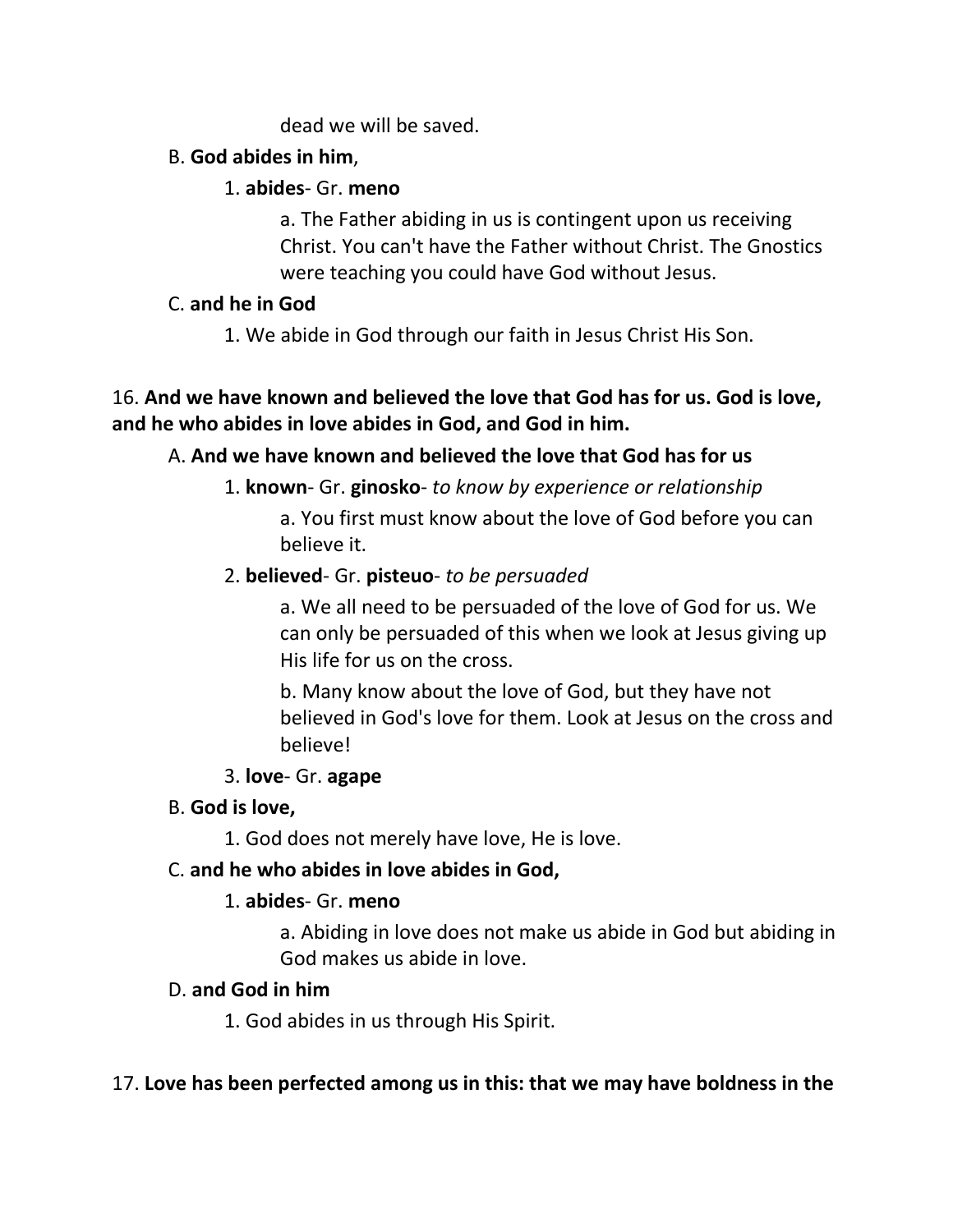### **day of judgment; because as He is, so are we in this world.**

### A. **Love has been perfected among us in this**

## 1. **perfected**- Gr. **teleioo**- *to carry through completely, to accomplish, finish, bring to an end*

a. Love is perfected when we love others. We will not love others if we are under a load of condemnation and guilt. We usually reflect on others how we feel about ourselves in our heart. Those who are full of criticism and judgment feel condemned and guilty themselves.

#### B. **that we may have boldness in the day of judgment,**

- 1. **boldness** Gr. **parrhesia** *all out-spokenness, freedom to speak*
- 2. **day** Gr. **hemera**

#### 3. **judgment**- Gr. **krisis**

a. There awaits a day of judgment for believers. However, it is not a judgment for our sins. Jesus once and for all was judged for our sins on the cross. This will be a judgment upon our works to determine our reward. 1 Cor. 3:10-15

b. Just as Jesus is approved by God, so we are we because we are in Him having His righteousness both imputed and imparted to us. 2 Cor. 5:21

#### C. **because as He is,**

1. We are just like Jesus in our born-again spirit. We have His DNA [sperma] in our born-again spirit.

2. We are created in Christ in true righteousness and holiness. Eph. 4:24

#### D. **so are we in this world**.

### 1. **world**- Gr. **kosmos**

a. This verse does not say we will be like Jesus some day in heaven. No, it says as He is so are we now in this world!

b. Many Christians are trying to get a glimpse of who they are in Christ. They are looking the wrong direction. They need to look to see how Christ is right now, and then they will know exactly how they are right now.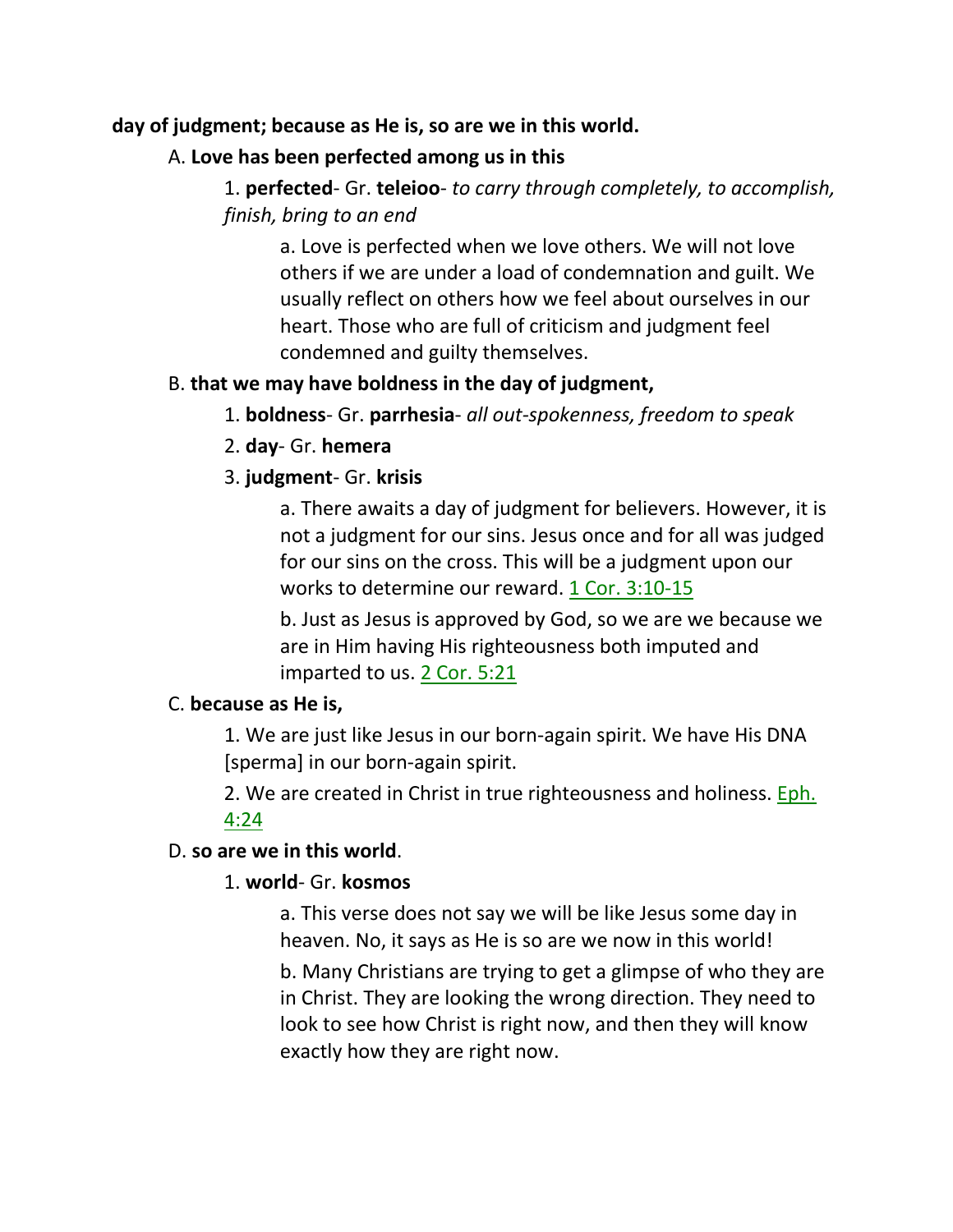18. **There is no fear in love; but perfect love casts out fear, because fear involves torment. But he who fears has not been made perfect in love**.

### A. **There is no fear in love**;

1. **fear**- Gr. **phobos**- *dread, terror*

a. This word denotes a cringing fear. I better term for this is to "be afraid".

b. There is a good type of fear which is reverential respect and awe of God.

#### 2. **love**- Gr. **agape**

a. God is love. This means there is no fear in God. We are in God, so we should not have fear in us! 2Ti\_1:7

#### B. **but perfect love casts out fear**,

#### 1. **perfect**- Gr. **teleios**- *fully accomplished, fully developed*

a. When God's love is fully developed in us we will see just how perfectly Jesus has met every facet of divine justice in our behalf. There will be no fear of judgment left.

#### 2. **casts out**- Gr. **ballo exo**- *to throw out*

a. This is a forceful word. Fear is not pushed out by God's love. It is thrown out on the seat of its pants!

#### C. **because fear involves torment.**

#### 1. **torment**- Gr. **kolasis**- *correction, punishment, penalty*

a. We have been delivered from hell [Hades], the place of torment. 1 Cor. 15:55

#### D. **But he who fears has not been made perfect in love.**

#### 1. **made perfect**- Gr. **teleioo**

a. If we live in fear we have an incomplete understanding of what Jesus has done for us at the cross.

#### 19. **We love Him because He first loved us.**

#### A. **love**- Gr. **agape**

1. God is the initiator of all things. We do not initiate anything in respect to God. He was the first mover, and we are the responder. He loved us before we were around. His love precedes us. Jer 31:3

2. Grace [God's initiation] always precedes our faith [our response].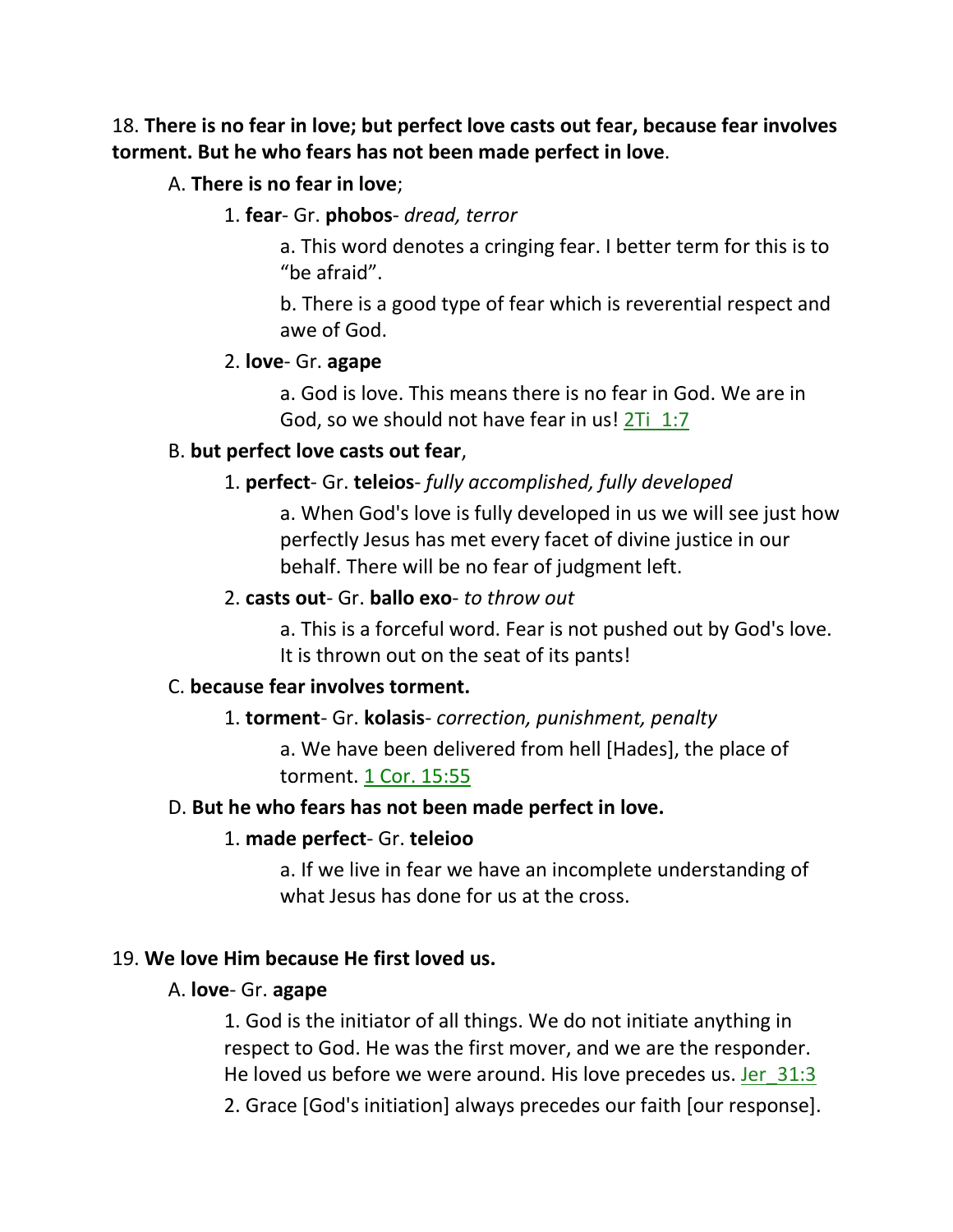### B. **first**- Gr. **protos**

1. God's love is the cause for our love. It is both the cause and the resource to love.

2. If you have a problem loving, it is because you have a problem receiving love first.

20. **If someone says, "I love God," and hates his brother, he is a liar; for he who does not love his brother whom he has seen, how can he love God whom he has not seen?** 

#### A. **If someone says,**

- 1. A professor does not make a possessor.
- B. **I love God,**
	- 1. **love** Gr. **agape**
- C. **and hates his brother,**
	- 1. **hates** Gr. **miseo**

### 2. **brother**- Gr. **adelphos**

a. Fellow believer

### D. **he is a liar,**

- 1. **liar** Gr. **psuestes**
	- a. This person is of the devil, who is the father of lies.

### E. **for he who does not love his brother whom he has seen,**

#### 1. **seen**- Gr. **horao**

a. To love someone we can see, we must first receive love from God whom we don't see. Loving someone who we see is proof we have received love from the One who we can't see.

#### F. **how can he love God whom he has not seen**

1. This is not talking about receiving God's love but loving Him. If we don't love someone we can see, we won't love someone we can't see.

21. **And this commandment we have from Him: that he who loves God** *must* **love his brother also.**

A. **And this commandment we have from Him,**